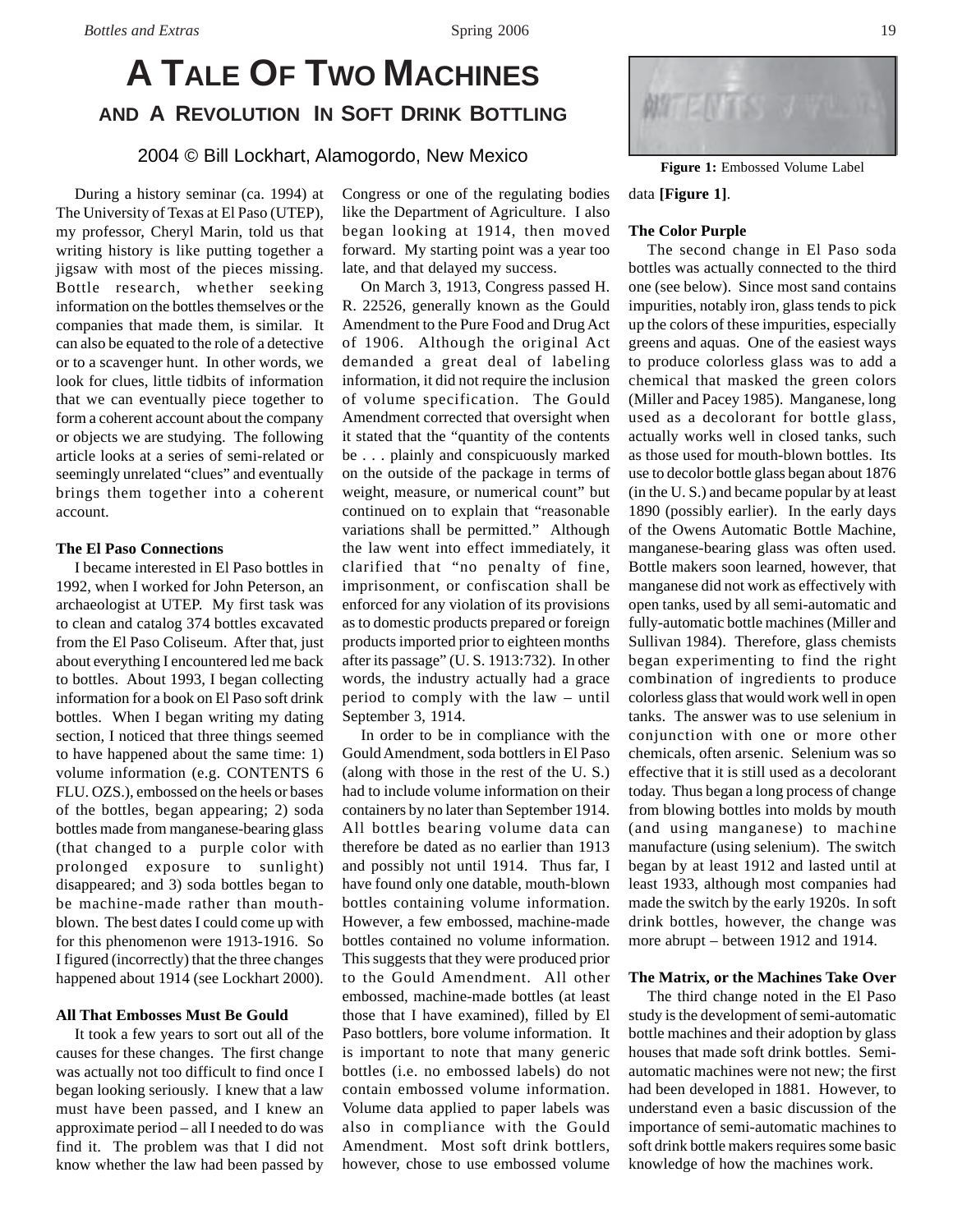Both fully- and semi-automatic machines operate in two stages. In the first stage, two processes operate to form a *parison*, the pre-mold or initial mold. In the first process, the finish (named because it was the *last* stage in the mouth-blown bottle process) is formed. Simultaneously, the second process presses or blows the glass to form a hollow shape. The parison is then transferred to the second mold for the final process where the glass is blown into its desired shape.

The difference between a semiautomatic machine and a fully-automatic machine is simply how the glass is delivered to the parison mold. In a semiautomatic machine, the "gob" of glass is delivered by hand; fully automatic machines deliver the glass mechanically. This means, of course, that there is no way to tell by looking at a bottle whether it was made by a semi-automatic or fullyautomatic machine.

Michael J. Owens invented the first fully-automatic bottle machine, patented the device in 1903, and saw it go into actual production the following year (Turner 1938:106). Unlike many of the previous machines, the Owens machine was a blowand-blow device (the parison was blown, not pressed). The principle under which it operated was similar to those that preceded it, but one aspect was totally unique and remained so. Suction was the method used to introduce the glass into the parison mold. A gob of glass was sucked into the mold and cut off with a "knife." The knife left a distinctive, uneven circular scar on the base of the finished bottle. The parison was then blown into shape and transferred into the final mold.

By 1914, inventors in the glass industry began to develop "gob feeders" for semiautomatic bottle machines in order to convert them to fully-automatic machines



and compete with the success of the Owens machines. Initially, I thought this conversion to automatic machine production explained why bottles with machine-made characteristics began to appear in El Paso about the same time as the 1913-1914 Gould Act demanded that bottlers identify the capacity of their bottles. However, it was a red herring.<sup>1</sup> Gob feeders were not actually introduced into common use until about 1917. The real answer was even more interesting although more complex.

### **The Root of the Red Devil**

The Root Glass Co. is best remembered by most people for its development of the original "hobble-skirt" Coca-Cola bottle in 1915. However, the company is important for a lesser-known invention as well. In 1901, Chapman J. Root established a glass plant in Terre Haute, Indiana, and followed it with a second operation in the same city the next year. The second plant made fruit jars, exclusively, but closed in 1914. The Owens-Illinois Glass Co. purchased the company in 1932 (Toulouse 1971:445-447).

According to Toulouse (1971:445-446), "Beverage bottles were . . . handmade until about 1912," the year the company began to produce all its soft drink bottles on its own semi-automatic bottle machines. The plant began work on the machines in 1905 and used the developing models to make some bottles prior to 1912, but full implementation did not begin until the new machine, known as the "Root Machine" or the "Red Devil," was perfected. Although there is no certain way to tell the difference between bottles made by the semiautomatic process or a fully automatic bottle machine, the early Root (and many other) bottles had a noticeable horizontal seam that circled the neck just below the crown finish **[Figure 2]**. On most later (fully automatic) bottles, the horizontal seam was placed at joint of the neck and finish (i.e., the base of the crown).

Phillip Arbogast had patented a semiautomatic bottle machine in 1881, but practical semi-automatics were not in use in the United States until 1893. They were not used to manufacture small-mouth bottles (such as soft drink bottles) until about four or five years after the introduction of the Owens machine (Davis 1949:207; Scoville 1948:178-1979). By 1909, there were only 19 semi-automatic bottle machines used in small-mouth **Figure 2:** Root Semiautomatic Bottle Finish container production in the United States.

By 1911, the number had grown to 52, and it almost doubled in 1912 to 96. The next significant increase occurred in 1915, when the numbers leaped from 1914's 102 machines to 265 (Turner 1938:108).

Among other things, the increase in semi-automatic machines in 1912 probably reflects the increased use of the machines to produce soft drink bottles. The 1915 increase was almost certainly caused by the use of gob feeders – thereby converting the machines to fully-automatic production. For us, however, the important year is 1912.

## **The Graham Entrance**

Another entrant into the field of semiautomatic bottle machine development was the Graham machine developed by the Graham family who formed the Southern Indiana Glass Co. from the Lythgoe Bottle Co. at Loogootee, Indiana, in 1905. The son of a glass blower, Charles Lythgoe had bought the Caledonia Bottle Co. and renamed it for himself. Joe Graham's first job was with Lythgoe and set the stage for the Graham purchase of the company. Joe began working on a semi-automatic machine in 1906 and had it operational by the following year. The machine was almost fully automatic by 1910.<sup>2</sup> The machine was unique because of its "turnover" design that blew the bottle in the finish-down position during the second stage of the manufacturing operation. The company logo showed an upside down bottle superimposed over a "G" followed by the words "Blown Upside Down" (Keller 1998:17-27; Toulouse 1971:213-215).

The family changed the company name to the Graham Glass Co. in 1907 (Toulouse claimed 1913) and began a program of expansion. In 1910, Robert Graham established a new plant in Okmulgee, Oklahoma, and built the New Lake Park addition the following year. Shortly after that, the Grahams added a branch in Checotah, Oklahoma. The Graham brothers bought the former Citizen's Glass Co. in Evansville, Indiana, in 1912. Business grew to the point where the Evansville plant had the greatest production of any single factory in the U. S. for beer, ginger ale, soda, and general-purpose bottles. In 1916, the Owens Bottle Co. bought the company but continued to run it under the Graham Glass Co. name. The Chacotah plant was sold to the Illinois Glass Co. in 1923. Owens closed the Loogootee plant in 1926 and the Okmulgee branch in 1929 (Keller 1998:21-27;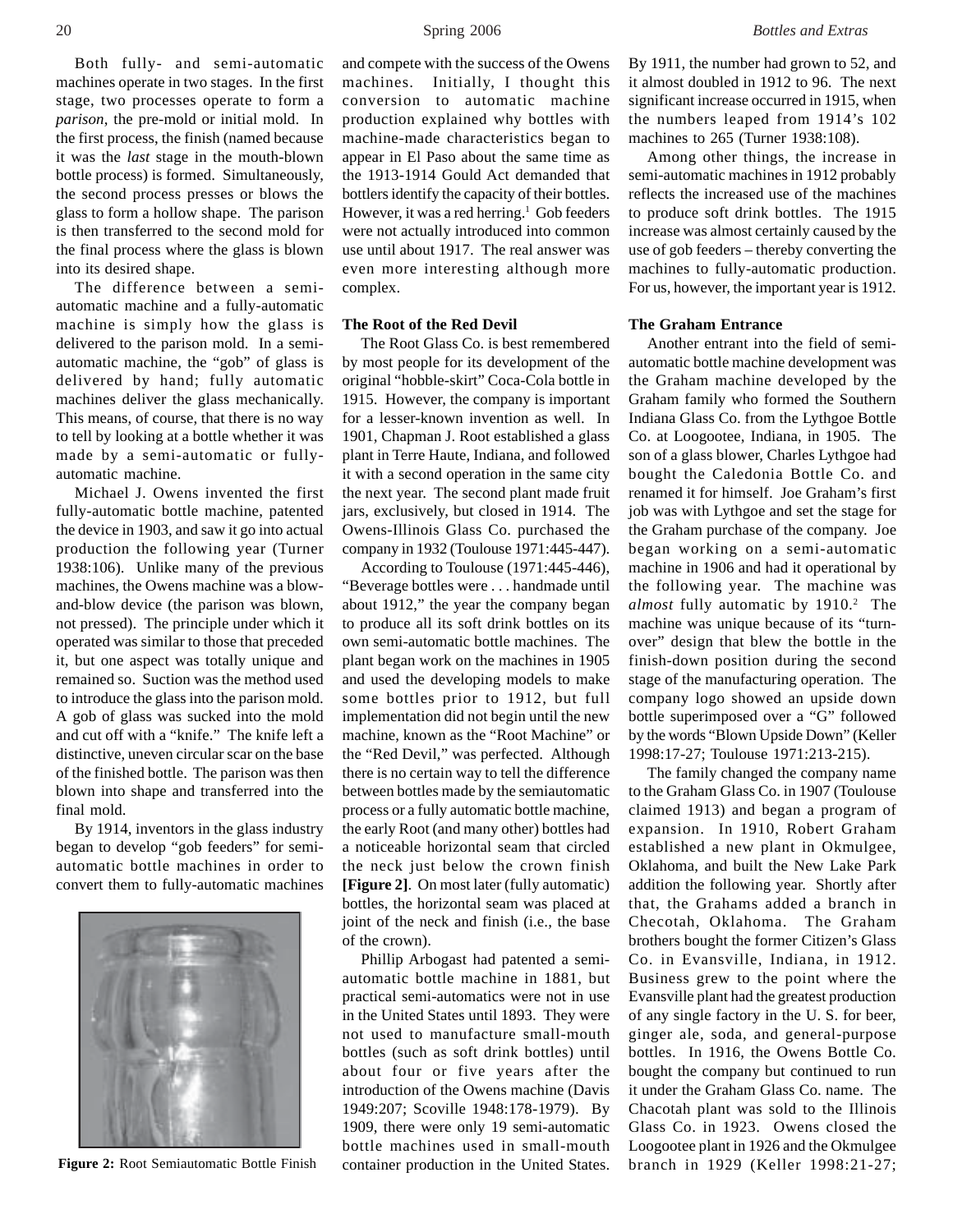Toulouse 1971:213-216). Thus, the Graham family added another automatic bottle machine to the glass-making community.

### **Follow the Leader**

At least 15 glass companies manufactured soft drink bottles and switched to semi-automatic or fully automatic machinery during the early 20<sup>th</sup> century. The trend began, of course, with the American Bottle Co. and the Owens Automatic Bottle Machine in 1905. By 1908, Glenshaw Glass Co. had installed a British Ashley semi-automatic machine,<sup>3</sup> and the Brockway Machine Bottle Co. soon followed with an Olean machine about 1910, the same year the Graham brothers introduced their machine. Root joined the group in 1912, and the Laurens Glass Works obtained a Jersey Devil machine in 1913. Other bottle manufacturers continued to make mouth-blown bottles and waited until as late as the 1920s to convert to fully-automatic machines and bypassed the semi-automatic stage [see **Table 1**].

#### **On the OP Trail**

When Michael R. Miller and I began our research on the bottles of the Southwestern Coca-Cola Bottling Co., a multi-plant operation with branches in both New Mexico and Arizona, we found bottles with interesting marks that were not listed in Toulouse (1971) or any of the other, usual sources. These included OP5S, OP1050, OP5S 76, and OP5S 576 **[Figure 3]**, always embossed in fine-lined characters on the heels of Coca-Cola bottles. Other similarly marked non-Coke bottles include OP62 and OP02 found on El Paso soda bottles from the 1913-1920 period, along with a straight-sided Coke bottle marked OP 37 A **[Figure 4]**.

One of these bottles was a very light blue in color, rather than the Georgia Green color usually found in Coke bottles and others were a very light aqua. Porter (1996:6) claimed that light blue hobbleskirt Coca-Cola bottles were only produced by the Chattanooga Bottle Co. and Laurens Glass Works. That led me to the conclusion that the marks had been used by the

Chattanooga Bottle Co. because Southwestern bought other bottles from the company later but never from Laurens Glass Works. This proved to be another red herring. One problem with this idea is that it does not explain what OP actually means.

A further reading of Porter (1996:4) disclosed that the number 576 was the code used by the Graham Glass Co. for Coca-Cola bottles. He also noted that "until 1920 [there was] no mark but usually a large mold number on the base." Because one of the marks we found on Southwestern Coke bottles contained the number, 576, I submit that the OP marks were actually used on early bottles by Graham Glass Co. Porter further stated that the Okmulgee plant used OG as an identifier from 1920 to 1926. The OP mark in conjunction with 576 and other numbers may well have been used by the Okmulgee plant prior to 1920.

In addition, two six-panel bottles used by Southwestern for different fruit flavors (i.e. not a Coca-Cola bottle) were marked OS 149 G 20 and OS 149 G 23 **[Figure 5]**.

| <b>Company</b>                                       | Location                  | <b>Type of Machine</b>     | <b>Date Installed</b> | <b>Source</b>                                   |
|------------------------------------------------------|---------------------------|----------------------------|-----------------------|-------------------------------------------------|
| American Bottle Co.                                  | Chicago, IL<br>Toledo, OH | Owens Automatic            | 1905                  | Miller & McNichol 2002:6<br>Toulouse 1971:30-33 |
| <b>American Glass Works</b>                          | Paden, WV                 | Unknown                    | 1916                  | Toulouse 1971:22-24                             |
| Brockway Machine Bottle Co.                          | Brockwayville, PA         | Olean                      | ca. 1910              | Toulouse 1971:59-62                             |
| Berney-Bond Glass Co.                                | Bradford, PA              | Jersey Devil               | ca. 1915-1917         | Toulouse 1971:70-73                             |
| Coshocton Glass Co.                                  | Chosocton, OH             | Semi-Auto                  | 1915                  | Toulouse 1971:102-103                           |
| Chattanooga Bottle & Glass Co.                       | Chattanooga, TN           | Unknown                    | Unknown               | Toulouse 1971:108-111                           |
| Glenshaw Glass Co.                                   | Glenshaw, PA              | Ashley                     | 1908                  | Toulouse 1971: 211-213                          |
| Graham Glass Co.                                     | Evansville, PA            | Graham                     | 1910                  | Keller 1998:21-27<br>Toulouse 1971:213-216      |
| Hazel-Atlas Glass Co.                                | Wheeling, WV              | Unknown                    | Unknown               | Toulouse 1971:239-242                           |
| Laurens Glass Works                                  | Laurens, SC               | Jersey Devil               | 1913                  | Toulouse 1971234-236                            |
| North Baltimore Bottle Glass Co. North Baltimore, OH |                           | Semi-Auto                  | Unknown               | Toulouse 1971:379-380                           |
| Obear-Nester Glass Co.                               | East St. Louis, IL        | Semi-Auto                  | 1915                  | Toulouse 1971:373-375                           |
| Root Glass Co.                                       | Terre Haute, IN           | Root                       | 1912                  | Toulouse 1971:445-447                           |
| Southern Glass Co.                                   | Vernon, CA                | Hartford-Empire            | 1924                  | Los Angeles Times<br>April 6, 1924              |
| Three Rivers Glass Co.                               | Three Rivers, TX          | Unknown<br>Hartford-Empire | Unknown<br>1924       | Toulouse 1971:494-495<br>Smith 1989:7-13        |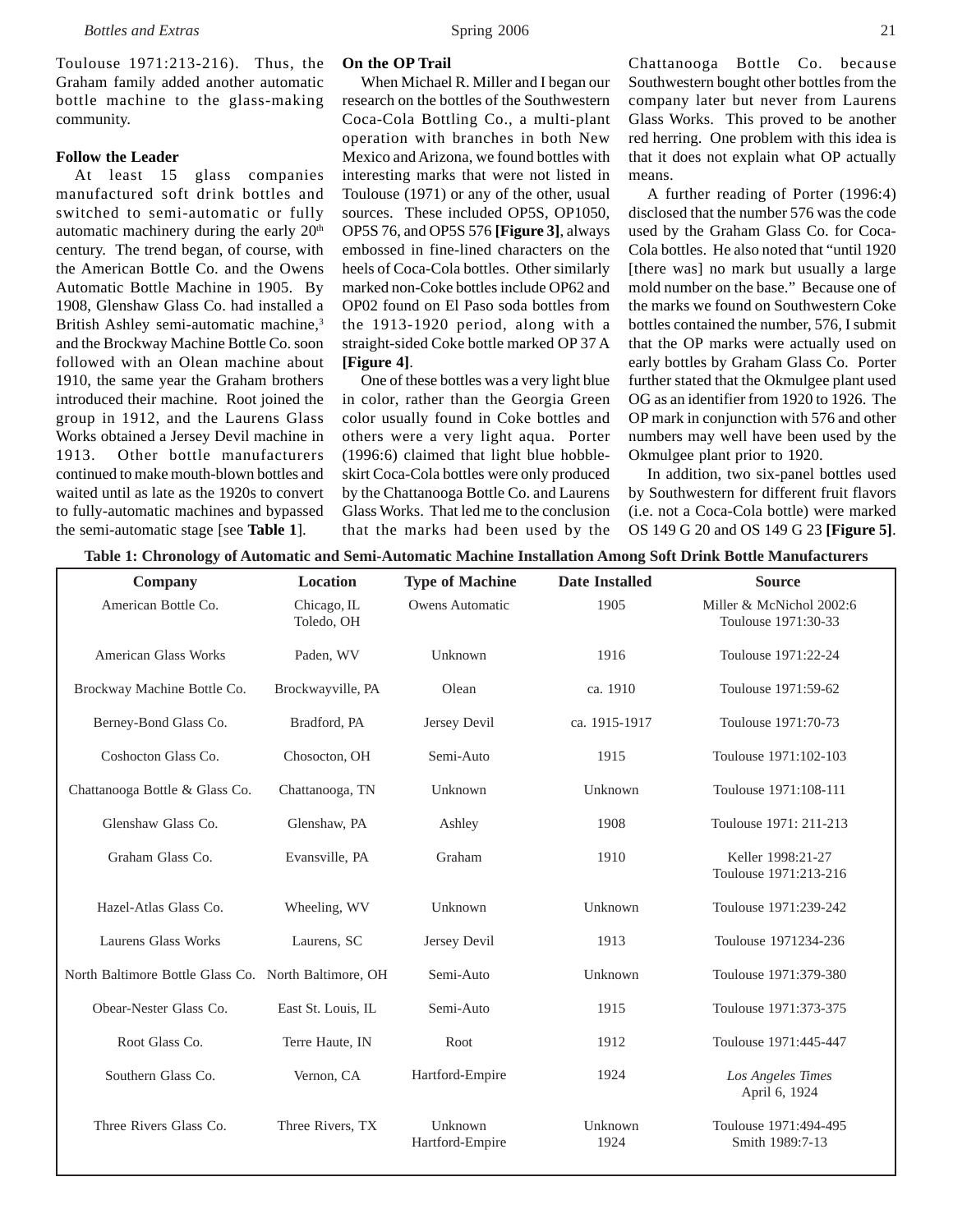



**Figure 4:** OP 37 A Mark (Okmulgee, Oklahoma)



These were used during the same approximate period that the OP bottles were used by Southwestern and may also indicate bottles from the Okmulgee plant. Similar marks are found on six-panel bottles used by the Empire Bottling Works of El Paso (OS 1012) about 1914, the earliest bottles from the Deming Coca-Cola Bottling Works (predecessor to Southwestern) (OS 1102), Woodlawn Bottling Co. (OS 1202P), Magnolia Bottling Co. (OS 1413R), Houston Ice & Brewing Co. (OS 936 A), Triangle Brand (OS 215 S/21), and one of the early Southwestern flavor bottles (OS 1218P) about 1918 **[Figure 6]**.

Keller (1998:28) offered additional information that confirms the above conclusions. He stated:

Bottles produced in Loogootee carried a "model" or order number on the bottom edge followed by a suffix such as LP, LS, or LG (e.g. 513 LS). Bottles produced at the Evansville plant employed a similar coding system. The model or order number was followed with the letters EG and the date (year), e.g. 2436 EG-29. The last two digits indicate the year of the original order (2436 EG-29 would refer to Evansville, 1929), not necessarily the date of manufacture.<sup>4</sup>

If LP, LS, and LG were indicative of Loogootee, then the OP and OS (and OG as per Porter 1996:4) certainly represented Okmulgee. Bottles marked CH indicate the Checotah plant (see below). Codes of ES and EP almost certainly exist for the Evansville plant. Any marks not specifically noted in this study can be dated according to similarly-marked bottles from the Loogootee or Okmulgee plants.

The "P" and "S" following the plant initial are intriguing, but the answer may be simple. In our sample, all bottles marked "P" are Coca-Cola bottles, and all bottles marked "S" are soft drink flavor bottles. In the bottle-making industry, the term "soda" was usually used for soft drink bottles, and the term "private mold" was used for bottles made especially for a specific bottler. In all likelihood, the OP stands for Okmulgee, Private Mold, while the OS means Okmulgee, soda. In addition, the "G" may have indicated the plant's general purpose bottles (e.g. food, household, etc.) or, of course, may have merely stood for Graham.

Speaking only of Coca-Cola bottles,



**Figure 6:** Graham's OS 1413 R Mark (Okmulgee, Oklahoma)

Porter (1999:4) stated that EG was used for the Evansville plant, LSQ for Loogootee, Indiana, and OG for Okmulgee between 1920 and 1926. I submit that the OP and OS heelmarks represented the Okmulgee plant from 1913 (the beginning of machinemade bottles by Graham) to 1920 with OP used on Coke bottles and OS used on other soda bottles. The year, 1920, was the year of the change in systems as shown by the date code for 1920 on two OP bottles. Porter also noted that Coke bottles used a G with a date code in 1927 and the word GRAHAM in 1928 and 1929 (a drawing of a Dec. 25, 1923-patent Coke bottle in with GRAHAM 29 in Jones 1966:33 supports Porter).

David Whitten added two soft drink bottles from his collection with "E," "G," and numbers on the heels (816E G25 from M. & S. W. Co., Covington, Kentucky and 2699E 5 G26 from Epping in Louisville). Casi's Coke Collection (2004) also listed an EG 23 1657 mark. These are almost certainly variations on the EG mark. Whitten also found an 1650LG24 mark, another style noted by Keller (1998:28) from the Loogootee plant. That led to the discoveries of more bottles with marks that fit the description. A mark of 1960E G28 appeared in Pollard (1993:185) on an Orange Crush bottle used in Plattsburgh, New York. Similar marks were found on soda bottles with 4143E G29 (Empire Bottling Works, El Paso), 1865EG25 **[Figure 7]**, and 1865E G28. The last two marks were on the same style of container, a square-bodied soda water bottle from Magnolia Coca-Cola Co., El Paso, made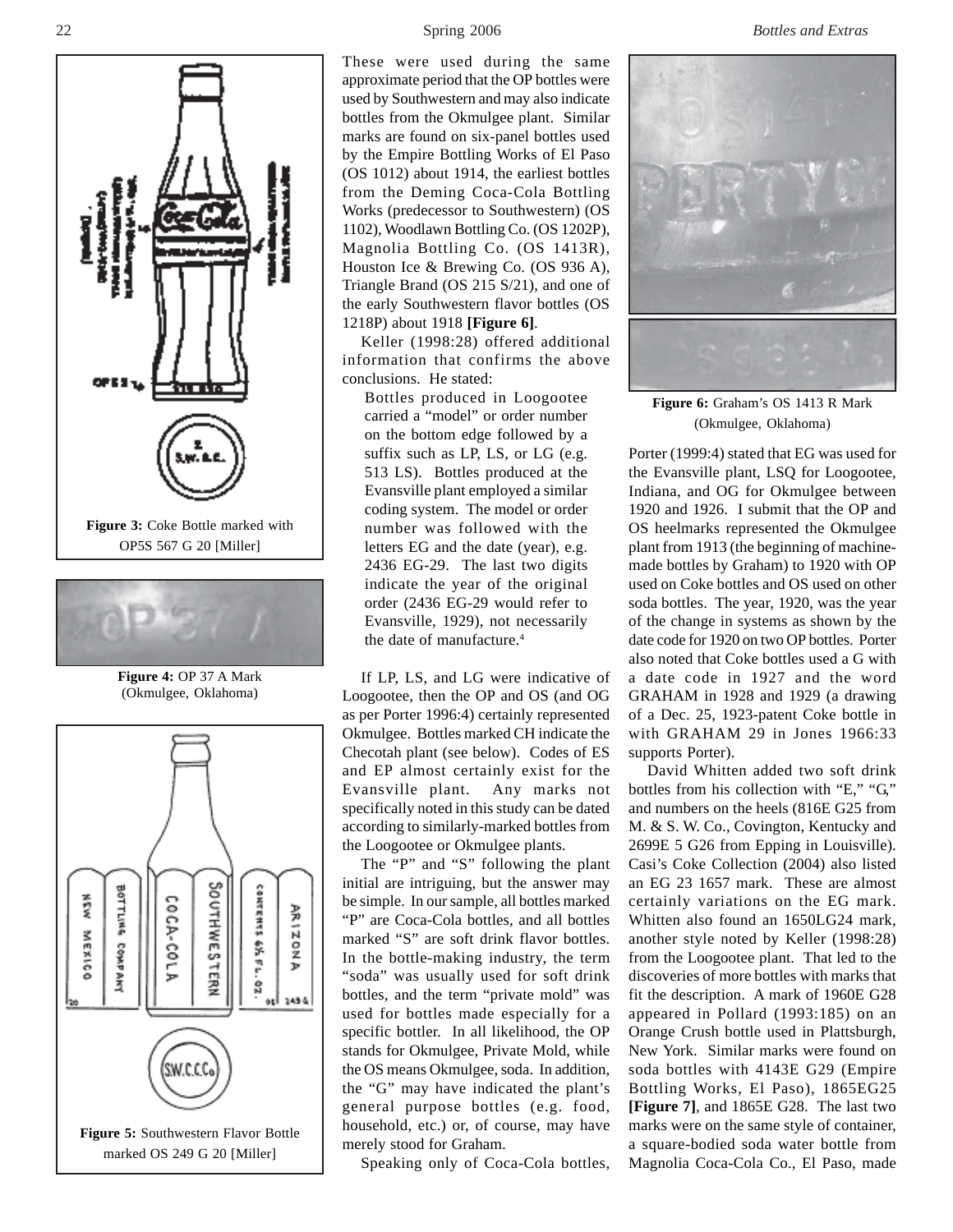

**Figure 7:** Graham's 1865EG25 Mark (Evansville, Indiana)

in two different years. A second style of "square" bottle was also used by Magnolia, and examples of these are marked 1063E G29 and 30E G11439. The earlier style seems to confirm the hypothesis that the three- or four-digit numerals preceding the "E" represent catalog numbers, but the second variation, with two different numbers seems to question it. A close look, however, shows that there is at least one minor variation, the exclusion of several words embossed around the heel on the first bottle, that may indicate the need for a second catalog number. A Triangle Brand soda bottle from El Paso was marked on the heel with CH 243S G 21 **[Figure 8]**, a mark almost certainly used by the Checotah plant from 1920 until the plant's closing in 1923.



**Figure 8:** Graham's CH 243S G 21 Mark (Chacotah, Oklahoma)

Michael M. Elling provided an interpretation for one of the marks. He discovered a bottle embossed 2577 EG 26 7. He noted that the 2577 was the "pattern or contract number" (what we would also call a catalog code); EG identified the plant; 26 was the date code; and 7 was the mold number (personal communication). While we cannot verify the mold number code by historical sources, Elling's interpretation fits the general pattern for codes on Graham bottles. Elling also provided marks from Chero-Cola bottles: 46 EG 22, 46 G 20 2,

46EPR 1, 46 EPR, 46 EG 22 7, 46 EPP, 46 EPR 7, 46LP 2.

This list makes it pretty clear that the initial number (46) is a code for Chero-Cola.

A summary of the Graham codes indicates that EP, ES, and EG all indicated Evansville; OP, OS, and OG stood for Okmulgee; LP, LS, and LG were Loogootee marks; and the CH marks represented Checotah. Available evidence suggests that the use of letter codes to identify each factory and possibly the type of bottle, along with a catalog code, probably began with the use of semi-automatic machinery about 1912. Such codes were at least in use by 1914 or 1915. Date codes were not included until 1920, and it may have taken a few years for all of the engravers to catch on (as was *certainly* the case with the Owens-Illinois engravers two decades later – a full transition in code styles required four years). By 1923, the date codes were solidly in place. Even though the Owens Glass Co. bought the plant in 1916, the factory continued using the Graham system of markings until at least 1930.

# **Where Have All the Illinois Bottles Gone?**

As our research group was looking into the Illinois Glass Co. marks, David Whiten asked if any of us had ever seen a Diamond I mark on a soda bottle. Although the mark is very common on pharmacy bottles and is found on other types, we could only find one soft drink bottle (used by the Empire Products Corp. in El Paso and date coded 29 [1929]) with the mark. Illinois Glass received three licenses from the Owens Bottle Machine Co., one in 1910, probably for the manufacture of whiskey bottles; another in 1911 for the exclusive manufacture of pharmacy bottles; and a final license in 1914 to make "5 to 13 gallon carboys" (Miller & McNichol 2002:7-8). Indeed, all the Diamond I pharmacy bottles we have examined or that have been reported to us were made by an Owens machine (and contained the distinctive Owens scars on the bases).

The exclusive Owens license for soft drink bottle manufacture was obtained by the Ohio Bottle Co. and transferred to the American Bottle Co. in 1905. Illinois Glass, therefore, could not have used the Owens machine to make soft drink bottles during the early years when the company used the Diamond I mark. The company

noted:

In 1920 – just ten years after our installation of the first machine [i.e. the Owens Automatic Bottle Machine] – in order to maintain our place of leadership in the bottle industry, we added another completely new type of Automatic Machine to overcome certain license restrictions which hampered us in the operation of the original. . . . at the present time, on either one or the other of our two types of Automatic Bottle Machines, we can make any type of blown container, with the exception of milk bottles and fruit jars (Illinois Glass Co. 1923).

The 1903 Illinois Glass Co. catalog contained an even 50 styles for soda and related (e.g. ginger ale) bottles **[Figure 9]**. The number had swelled to 89 in the 1908 catalog and 96 in 1911 (Putnam 1965). By the 1920 catalog **[Figure 10]**, however, the company offered only 12 bottle styles for soft drinks. The obvious conclusion is that soda bottle sales had fallen considerably. A very likely implication is that Illinois Glass Co. was still offering mouth-blown soft drink bottles prior to 1920. However, soft drink bottles were included at the end of the machine-made glass section of the 1920 catalog, reflecting the new automatic bottle machine production that began that year.

A bit of explanation and speculation is in order. Most soft drink bottlers were not loyal to their suppliers; in fact, most were quite fickle and would take advantage of any reduction in price, transportation decrease, or temporary sale to improved their own profits. For example, the Southwestern Coca-Cola Bottling Co. used bottles made by at least six manufacturers in 12 years. An examination of El Paso soda bottlers shows that this was common practice. Assuming Illinois Glass Co. was unable to immediately change to machine production of soda bottles during the ca. 1913 shift experienced by the industry in general, it is likely that virtually all of its customers would have transferred their allegiance (and their business) to its competitors. It is also unlikely that Illinois glass would have regained the lost business, even with a shift to machine manufacture in 1920, especially in view of the company's limited selection. Three Rivers Glass Co.,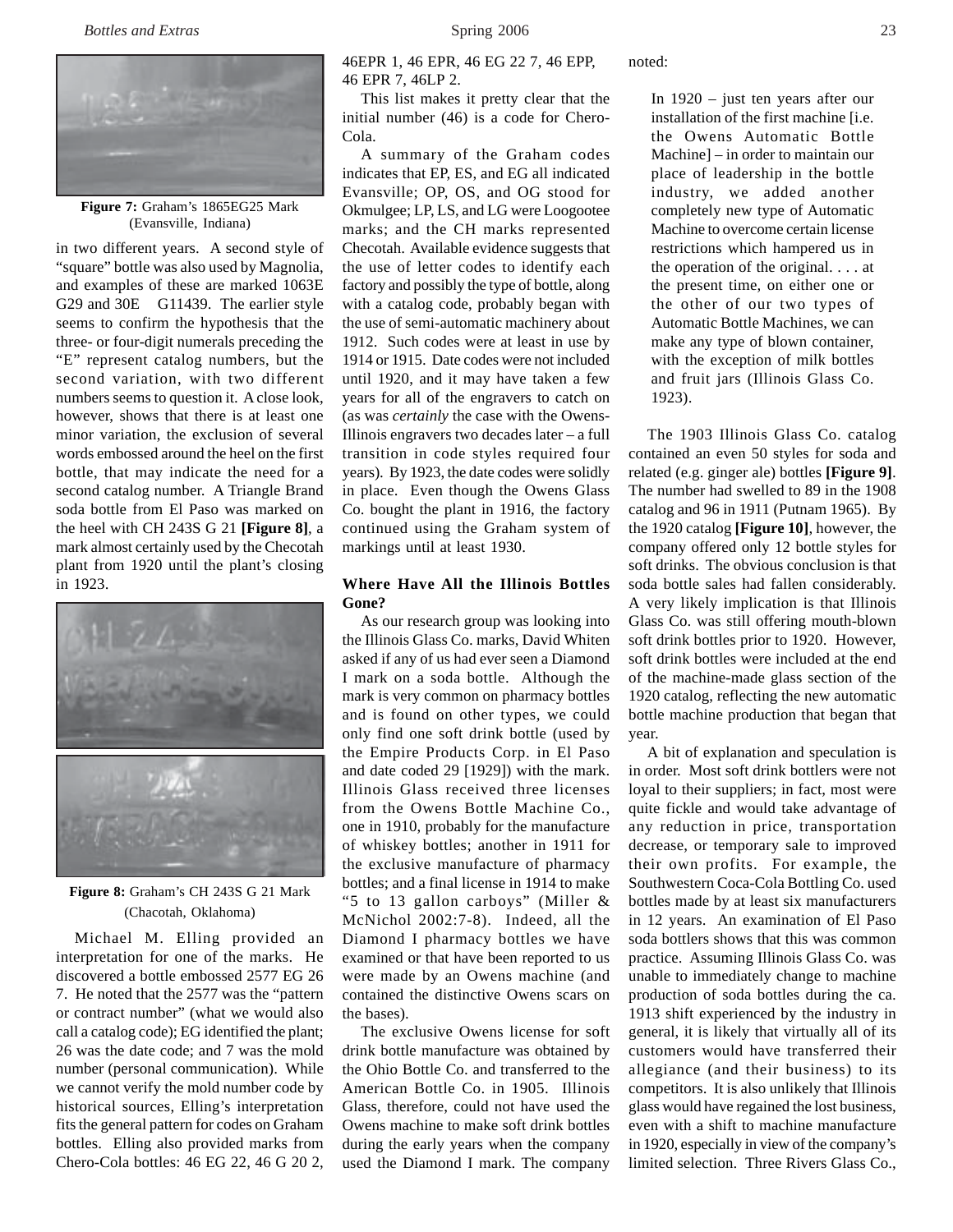

by comparison, offered dozens of styles (see Smith 1989).

# **We** *Can* **Put Humpty Dumpty Together Again**

So, now we have as many pieces to our puzzle as I have been able to find. Of course, it would be nice if we had more pieces, so our answers would be absolute, but that rarely happens in any kind of bottle or historical research. It is time to assemble the pieces to make a sensible picture.

Since it all started with observations about El Paso soft drink bottles, we should first look at those. The solarized purple in bottles indeed faded from the soft drink industry with the advent of machine-made



bottles, so the evidence concurs with the observations. The timing of the new, machine-made soda bottles beginning just prior to the federal requirement for volume embossing also fits the El Paso timetable. Congress passed the Gould Act in early 1913 with enforced compliance no later than September 1914. Since both Root Glass Co. and Graham Glass Co. had perfected their semi-automatic soda bottle machines by 1912, and other companies were already using similar machines, it is reasonable to assume that machine-made glass production (at least in soda bottles) was available in much of the industry prior to the deadline for compliance to the Gould Act. Machine-made soda bottles (made by

companies other than the Owens-licensed American Bottle Co.), therefore, were into the mainstream of soft drink bottlers by 1913, so some bottles were produced without the volume information.

Our look at the OP and OS marks on bottle heels is, of course, a bit of a side trip, but much of our research findings come as a result of serendipitous connections while looking for something else. This particular side trip combines the research conducted by Mike and I in our search for marks on bottles used by the Southwestern Coca-Cola Bottling Co. with published findings to produce a new chronology for Graham Glass Co. bottles as shown in **Table 2**.

Serendipitous research is also associated with the last unconnected thread of our deductive research. Because the Illinois Glass Co. had captured the Owens license for making pharmacy bottles and one of the licenses for whiskey bottle production, they were restricted to using Owens machines exclusively for these containers. The company was therefore constrained to use mouth-blown production for soft drink bottles. As a result, they could not compete with companies using the Red Devil and other machines to produce soda bottles. Evidence from the Illinois Glass Co. catalogs shows that production was, indeed, greatly reduced. David was correct – the Illinois Glass Co. was not producing many (if any) soft drink bottles during the time period when the Diamond I bottles were produced.

I hope that this account has helped to show a bit of the procedure that goes into bottle research. Generally, publications only show the final results – with no hint

**Table 2: Graham Glass Co. Manufacturer's Mark Chronology**

| <b>Mark</b>             | <b>Location</b> | <b>Plant</b> | <b>Bottle Type</b> | Dates*     | <b>Source</b>                     |
|-------------------------|-----------------|--------------|--------------------|------------|-----------------------------------|
| $OP**$                  | Heel            | Okmulgee     | Coca-Cola          | 1910-1920  | Lockhart                          |
| $OS **$                 | Heel            | Okmulgee     | Soda               | 1910-1923  | Lockhart                          |
| $OG +$                  | Heel?           | Okmulgee     | Coca-Cola          | 1920-1926  | Porter (1966:4)                   |
| $LP+$                   | Heel?           | Loogootee    | Coca-Cola?         | 1910-1920  | Keller (1998:28)                  |
| $LS +$                  | Heel            | Loogootee    | Soda?              | 1910-1923  | Keller (1998:28)                  |
| $LG +$                  | Heel?           | Loogootee    | Unknown            | 1910-1920? | Keller (1998:28)                  |
| $LSQ$ †                 | Heel?           | Loogootee    | Coca-Cola          | 1920-1926  | Porter (1996:4)                   |
| EG †††                  | Heel            | Evansville   | Coca-Cola, Soda    | 1920-1926  | Porter (1996:4); Keller (1998:28) |
| $CH$ $\dagger \dagger$  | Heel            | Checotah     | Soda               | 1920-1923  | Lockhart                          |
| $G$ $\dagger$ $\dagger$ | Heel?           | All Plants   | Coca-Cola          | 1927       | Porter (1996:4)                   |
| <b>GRAHAM</b>           | Heel?           | All Plants   | Coca-Cola          | 1928-1929  | Porter (1996:4)                   |
|                         |                 |              |                    |            |                                   |

\* With the exception of those provided by Porter, all dates are the best estimate of the author based on bottles observed, data provided by collectors, and information from sources.

\*\* These marks are usually (maybe always) accompanied by numbers and may include two-digit date codes by at least 1920.

† These marks may include numbers, but the inclusion of the date codes is currently unknown.

†† This mark is accompanied by two-digit date codes and probably other mold numbers.

‡ Frequently, the "E" and "G" are separated in the coding (e.g. 1865E G25).